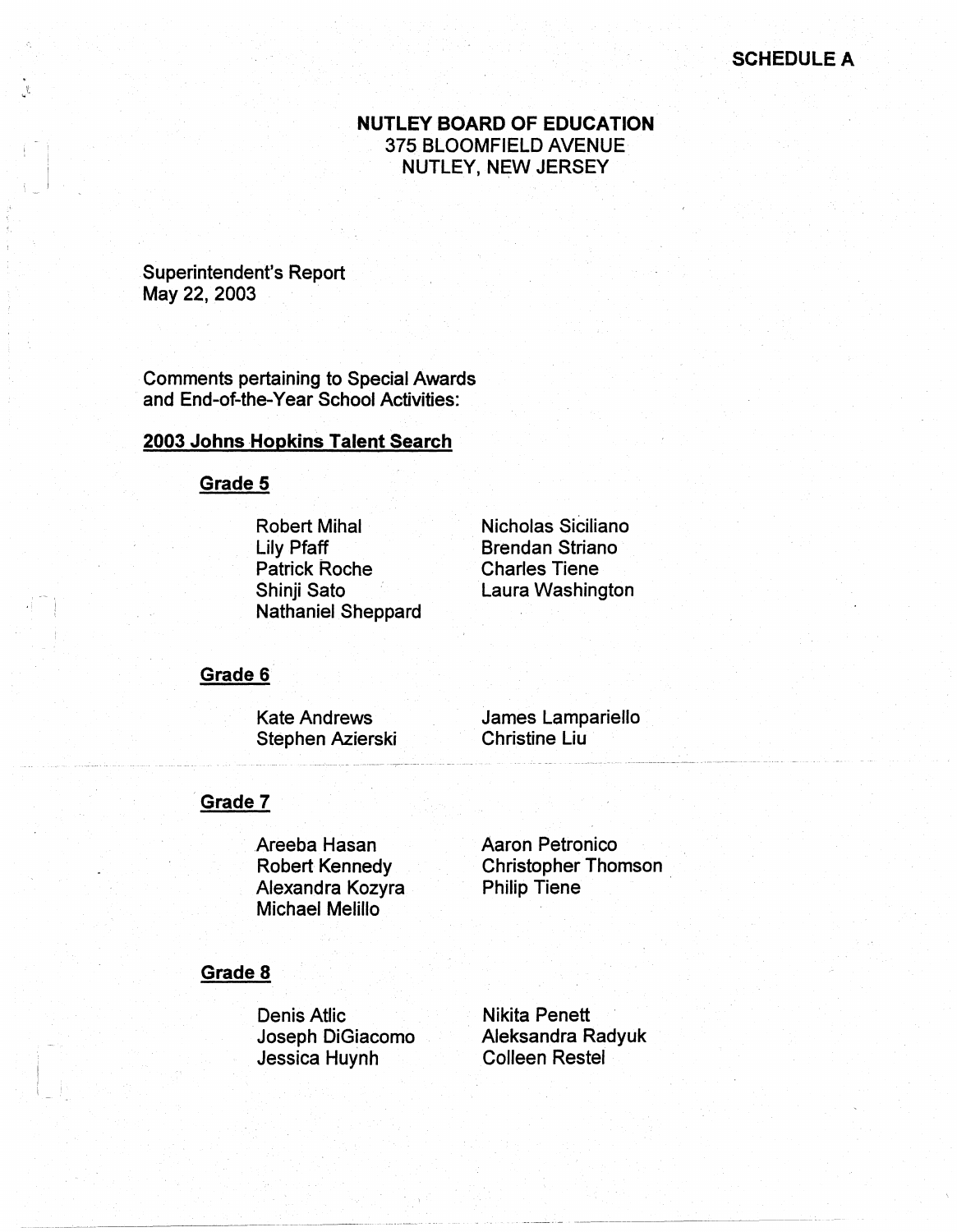Superintendent's Report May 22, 2003

### **State Award** - **Invitation to CTY Awards Ceremony**

Robert Kennedy **Michael Melillo** Aaron Petronico Aleksandra Radyuk Christopher Thomson Philip Tiene

## **North Central New Jersey Division of Mathcounts Competition**

Michael Melillo Michael Pawalowski

Aaron Petronico Henry Zhang

## **New Jersey Department of Education Dare to Dream Student Leadership Awards**

Joseph Bellucci Scott Bellucci Melissa Caufield Chris Cecere Roy Disque

Grace Misner Robert Roncaglio Elissa Soriano James Tricarico

### **Comments Pertaining to Winter Sports Special Awards:**

### **BOYS BASKETBALL**

Mark Santeramo 2002/2003

 $-1<sup>st</sup>$  Team - NNJIL

#### **GIRLS BASKETBALL**

**Gina Pollitt** 2002/2003

~~--~~~ ~-- ------~--- -·-··-·--····----------

 $-1<sup>st</sup>$  Team - NNJIL

Stephanie Ross 2002/2003 -1st Team - **NNJIL** 

-2-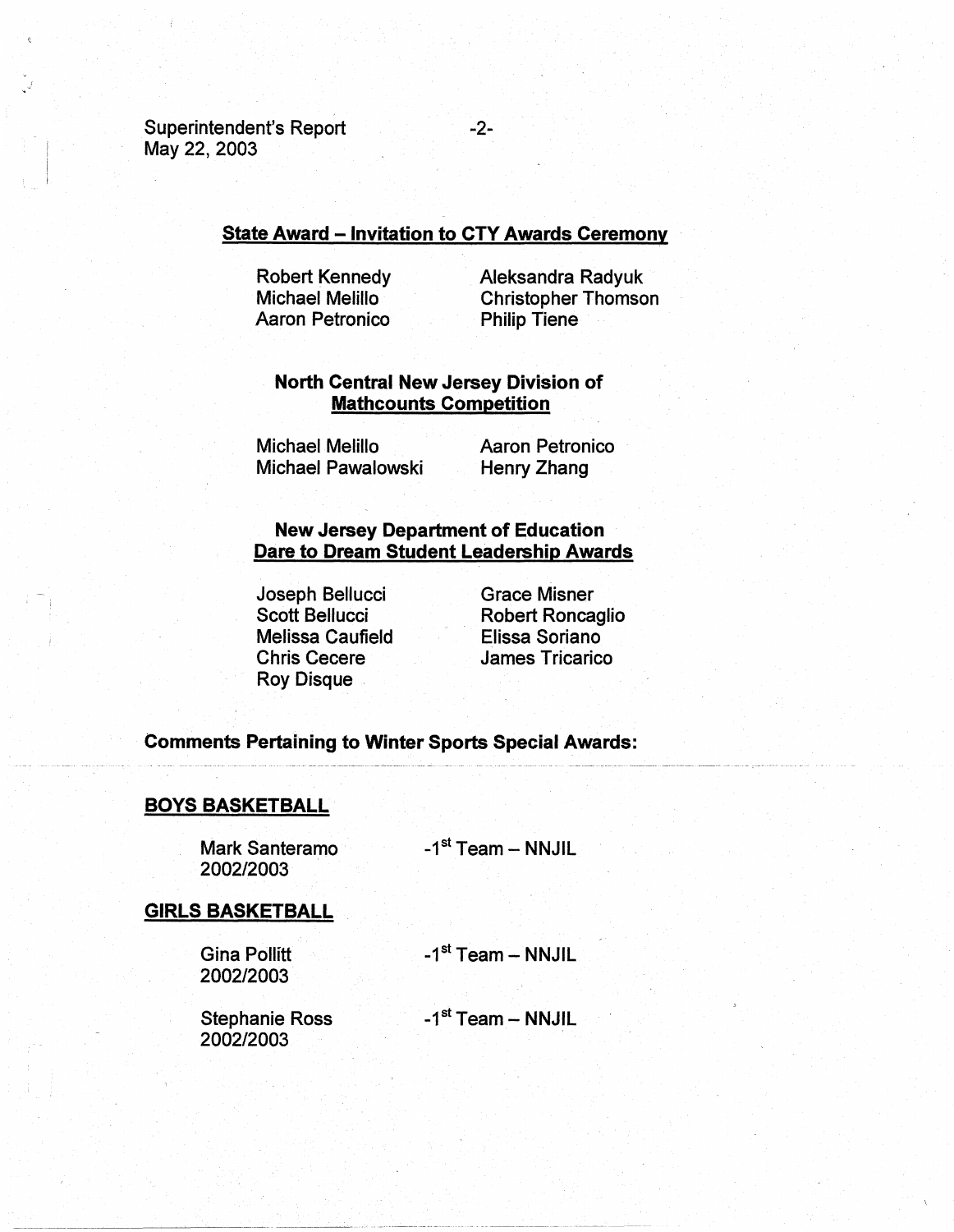Superintendent's Report -3-May 22, 2003

### **BOWLING**

Christian Garcia 2002/2003

 $-1<sup>st</sup>$  Team - NNJIL

Kristen Schallis 2002/2003

 $-1<sup>st</sup>$  Team - NNJIL

## **ICE HOCKEY**

| <b>Salvatore Perrone</b> | $-1st$ Team – NJIHL           |
|--------------------------|-------------------------------|
| 2002/2003                | <b>Central White Division</b> |

## **WINTER TRACK**

| Megan Williams | -1 <sup>st</sup> Team – NNJIL |
|----------------|-------------------------------|
| 2002/2003      | 3200m run                     |

## **WRESTLING**

Michael Bonora 2002/2003

 $-8<sup>th</sup>$  Place - State Tournament 1<sup>st</sup> Team - NNJIL 1<sup>st</sup> Place – Region Champion 1<sup>st</sup> Place – District Champion

Richard Donatiello 2002/2003

James Jasnowitz 2002/2003

-1<sup>st</sup> Team - NNJIL 1st Place - District Champion

 $-1<sup>st</sup>$  Team - NNJIL 1st Place - Bloomfield Tournament

Joseph Dwyer 2002/2003

 $-1<sup>st</sup>$  Team - NNJIL

# **Informational Items:**

| $\bullet$ | <b>Memorial Day</b>                  | May               | -26                 |
|-----------|--------------------------------------|-------------------|---------------------|
| $\bullet$ | <b>Schools Closed</b>                | May $27$          |                     |
|           | <b>Junior Olympics/Patrol Picnic</b> | May<br><b>May</b> | 29<br>30(rain date) |